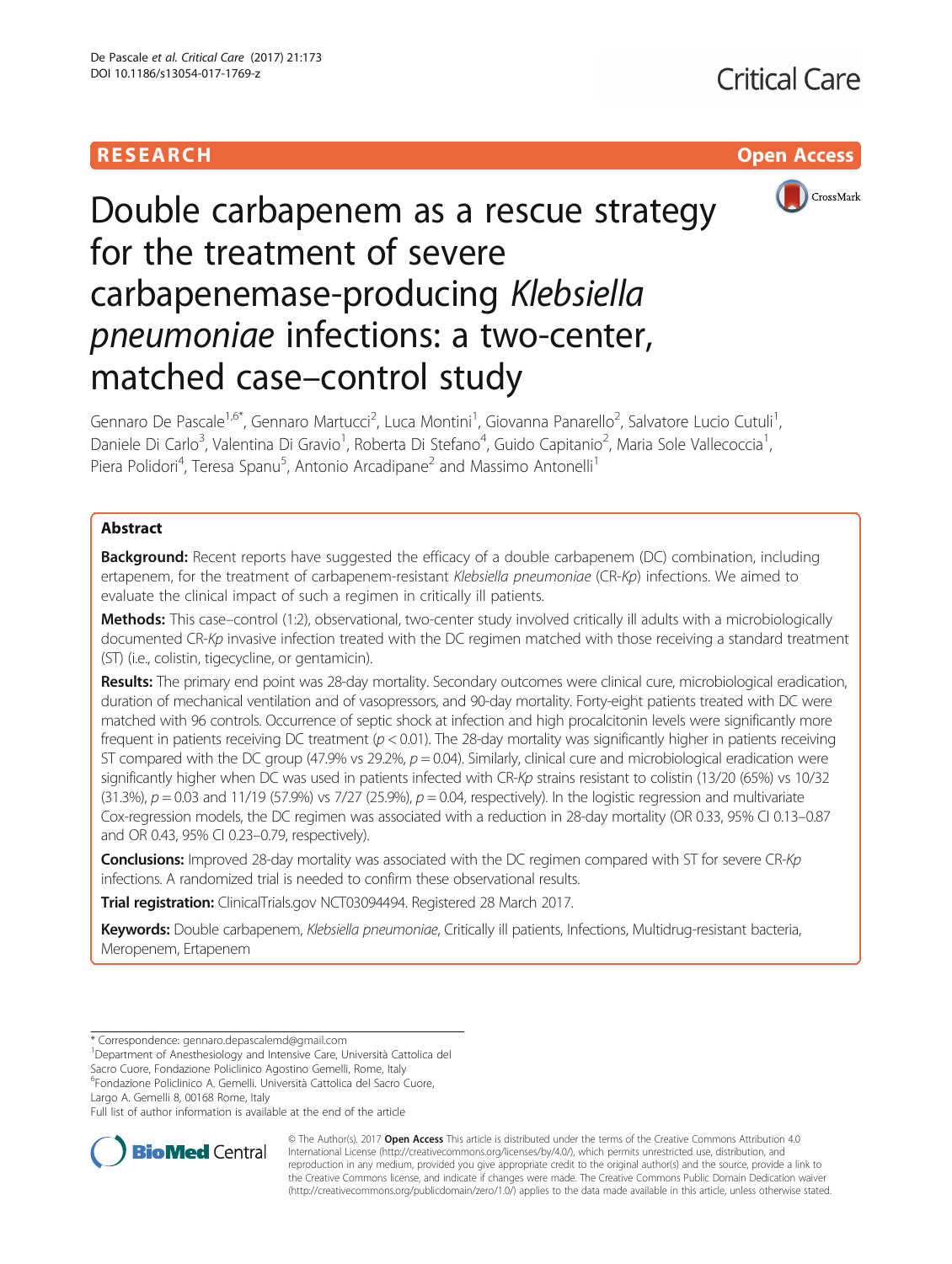# Background

Over the last two decades, Klebsiella pneumoniae, one of the most common nosocomial pathogens, has accumulated many resistance mechanisms. After its first isolation in 1996, in the United States, carbapenem-resistant Klebsiella pneumonaiae  $(CR-Kp)$  strains have caused numerous outbreaks of nosocomial infections in the northeastern United States, Israel, Greece, and Italy, becoming a serious clinical issue in these areas [\[1](#page-8-0)–[3\]](#page-8-0).

 $CR$ - $Kp$  isolates are spreading worldwide in an ongoing dynamic process, constituting a new global health threat. Infections related to this pathogen are associated with increased mortality, longer hospital and intensive care unit (ICU) stay, and consequent increased cost of care [\[4](#page-8-0), [5](#page-8-0)].

Hospitalized patients with several comorbidities, poor functional status, and prior exposure to antibiotics are typically affected with such infections [[6\]](#page-8-0). Preventive strategies aimed at reducing the spread of  $CR$ - $Kp$  in the ICU are essential in reducing the infection rate related to these bacteria, which are a serious challenge for ICU physicians due to the exiguous available therapeutic options [\[7](#page-8-0)–[10\]](#page-8-0). CR- $Kp$  has an extensive drug resistance phenotype, and even the use of rescue antimicrobials (i.e., tigecycline, aminoglycosides, colistin, and fosfomycin) is frequently associated with clinical failure. Furthermore, although several reports suggest that the combination of more than one in-vitro active drug may be superior to monotherapy, the percentage of clinical failure remains high [[11](#page-8-0)–[14](#page-9-0)]. Conversely, among new antimicrobials, the use of novel beta-lactam/beta-lactamase inhibitor combinations (e.g., ceftazidime–avibactam) is still poor and is associated with the rapid emergence of resistance during treatment [[15](#page-9-0), [16](#page-9-0)].

Recently, the association of two synergistic carbapenems (ertapenem plus either meropenem, doripenem, or imipenem), alone or combined with other antibiotics, has been proposed as rescue treatment for CR-Kp infections [[17](#page-9-0)–[19](#page-9-0)].

Such combination therapy was prompted by evidence that ertapenem has the least in-vitro activity against CR- $Kp$  due to an increased affinity for carbapenemases. Its role, as a suicide antibiotic, would allow the most active carbapenems to express their stronger activity at the infection site. However, although the data are encouraging, they are limited to in-vitro studies, case reports, and short case series [\[20](#page-9-0), [21](#page-9-0)].

In this two-center, matched case–control study we analyzed the clinical and microbiological outcomes of patients affected with severe CR-Kp infections treated with a double carbapenem (DC) regimen, including ertapenem, compared with a standard rescue antibiotic treatment (ST).

#### Methods

# Patient population and study design

This study was conducted in the general ICUs of two tertiary hospitals in Italy admitting approximately 1500

patients per year. We performed a retrospective 1:2 matched case–control analysis on data prospectively acquired from electronic ICU charts and computerized investigation of microbiology laboratory databases. Because of its observational, noninterventional design, the study was approved by the local ethics committees, which waived informed consent (approval numbers: UCSC14669/15; EC Palermo 2 n° 359/2015). Eligibility criteria were as follows: age ≥ 18 years; ICU admission between November 2012 and December 2015; documented CR-Kp invasive infection (i.e., pneumonia, bloodstream infection, complicated intraabdominal, skin and soft tissue, and urinary tract infections); and targeted antibiotic therapy lasting  $\geq 72$  hours. Patients who received DC treatment, including ertapenem, were matched with those treated with other standard antibiotic combinations (ST). Matching was based on severity of illness as defined by the Simplified Acute Physiology Score (SAPS) II at ICU admission (within 5 points), and by the Sequential Organ Failure Assessment (SOFA) scores (within 2 points) upon diagnosis of infection [\[22, 23\]](#page-9-0). When multiple control candidates met the core matching criteria, the choice was based on ICU admission dates. Investigators were blinded to case outcomes during matching.

## Treatment regimens

Meropenem and ertapemen were administered every 8 hours and 12/24 hours, respectively, at a daily dose of 6 g and 2 g, respectively, adopting the extended infusion strategy (at least 3 hours) [[24\]](#page-9-0). Colistin was administered every 12 hours at a daily dose of 9 million international units (MIU), after a 9 MIU loading dose. Gentamicin was administered every 24 hours at a daily per-kilogram dose of 5/7 mg. Tigecycline was administered at 100 mg every 12 hours after a 200 mg loading dose. Dosages were not changed during continuous renal replacement therapy (CRRT), including the colistin total daily dose, and were reduced in the presence of renal failure (except for tigecycline). Aminoglycoside therapeutic drug monitoring (TDM) was performed routinely.

# Definitions and outcomes

Ventilator-associated pneumonia (VAP), bloodstream infections (BSIs), intra-abdominal infections (IAIs), skin and soft tissue infections (SSTIs), urinary tract infections (UTIs), septic shock (SS) status, and acute respiratory distress syndrome (ARDS) were classified according to current guidelines [[25](#page-9-0)–[31](#page-9-0)]. The primary outcome endpoint was 28-day mortality; secondary outcomes were clinical cure, microbiological eradication, duration of mechanical ventilation and of vasopressors, and 90-day mortality. Clinical cure was defined as the complete resolution of all signs and symptoms of the infection by the end of targeted therapy. Improvement or lack of progression of all abnormalities on chest radiographs was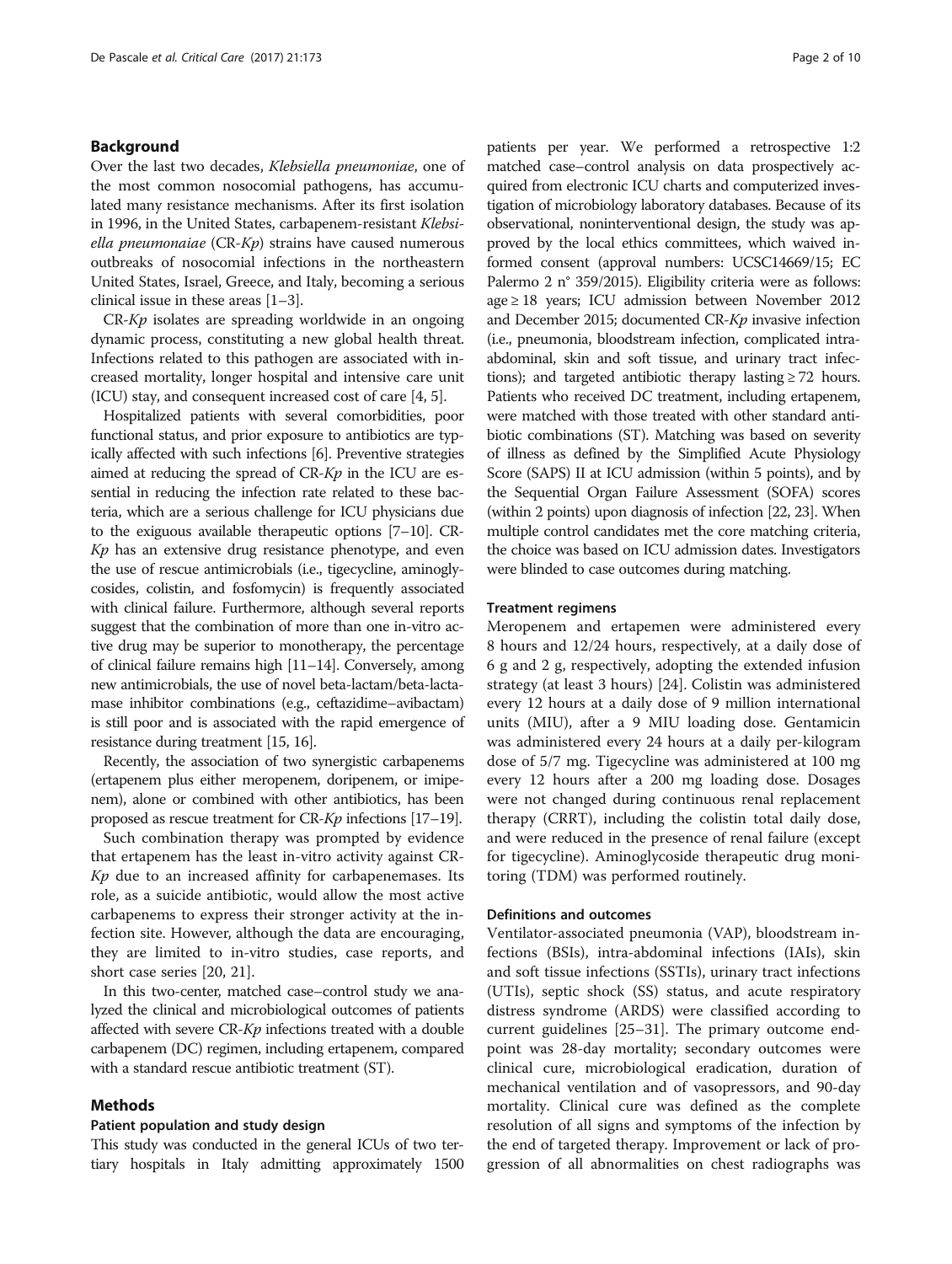also required for VAP. Microbiological eradication was defined as the absence of the original pathogens from the culture of the specimens subsequently collected from the original site.

The empirical antimicrobial regimen (i.e., that used before in-vitro susceptibility data were available) was classified as inadequate when it did not include any agent displaying in-vitro activity against the isolated pathogen.

Clinical outcomes were independently evaluated by two physicians (GDP and GM) who were blinded to the type of treatment. When judgments were discordant (about 3% of patients), the reviewers reassessed the data and reached a consensus decision.

# Microbiological analysis

Strains were identified to the species level with matrixassisted laser desorption ionization-time-of-flight (MALDI-TOF) mass spectrometry (MS) (BrukerDaltonik or Vitek MS; bioMérieux, Marcy l'Etoile, France). The antibiotic susceptibility profiling of isolates was carried out with the Vitek 2 system (bioMérieux). Results were interpreted according to the European Committee on Antimicrobial Susceptibility Testing (EUCAST) clinical breakpoints. Minimum inhibitory concentrations (MICs) of colistin and tigecycline were also assessed with the Sensititre broth microdilution method (Trek Diagnostic Systems, Cleveland, OH, USA). The phenotypic detection of carbapenemase expression in isolates with  $MICs > 1$  mg/L for carbapenems was carried out according to EUCAST guidelines. Isolates screened as positive were further investigated by polymerase chain reaction to identify genes for class A carbapenemases (KPC and GES enzymes), class B metallo-βlactamases (VIM, IMP, and NDM enzymes), and class D carbapenemases (OXA-23, OXA-24/40, OXA-48, OXA-51, OXA-55, OXA-58, and OXA-143) [\[32\]](#page-9-0).

# Statistical analysis

The Kolmogorov–Smirnov test was used to evaluate the distribution of variables. Data with a nonnormal distribution were assessed with the Mann–Whitney test, and the median and selected centile (25th–75th) values are given. The data with a normal distribution were assessed with the Student's  $t$  test. Categorical variables are given as proportions, and were analyzed with the chi-square test or Fisher's exact test, as appropriate.  $p < 0.05$  was considered significant. The crude odds ratio (OR) and 95% CI were calculated for each variable. We included all variables in the multivariable logistic regression if they reached  $p \leq 0.1$  on univariate analysis. A stepwise selection procedure was used to select variables for inclusion in the final model. The Hosmer–Lemeshow goodness-of-fit test and receiver operating characteristic (ROC) curve analysis were used to assess the goodness of the logistic final model. The Kaplan–Meier method was used for the survival analysis. All statistical analyses were performed using SAS 9.4 software (SAS Institute Inc, Cary, NC, USA).

# Results

# Population characteristics and treatment

During the study period, 243 patients with  $CR$ - $Kp$  infection were identified. Among 72 potentially eligible case patients receiving a DC regimen including ertapenem, alone or in combination with another "in vitro active antibiotic" (mainly colistin), 24 patients were excluded (mainly because they were treated for less than 72 hours) and 48 patients were selected for the analysis (Additional file [1](#page-8-0): Figure S1). These patients were compared with 96 corresponding controls who received an ST regimen not including carbapenems, matched for SAPS II and SOFA scores (baseline characteristics presented in Table [1](#page-3-0)).

There were no significant between-cohort differences in terms of demographics, type of admission, presenting features, main comorbidities, and infection types. Duration of ICU stay and the use of mechanical ventilation and vasopressors before infection occurrence were similar in both groups. About 50% of the patients were affected with CR-Kp pneumonia: 51 patients were classified as VAP, and 23 patients as hospital-acquired pneumonia (HAP) requiring ICU admission due to respiratory failure. Septic shock upon occurrence of infection, along with secondary bacteremia and high procalcitonin levels, were significantly more frequent in patients receiving DC treatment. The overall duration of therapy was significantly longer in the DC group than in controls (17 days vs 11.5 days,  $p < 0.01$ ). Seven patients (4.9%) had multiple site infections, and the overall rate of initial inappropriate antibiotic therapy was less than 50% in both groups. Adjunctive nebulized colistin (2 MUI every 8 hours, via jet/ultrasonic nebulizers) was used in 32 patients with VAP (seven cases and 25 controls). No between-group differences were identified in terms of MV and vasopressor duration after infection. No adverse events potentially associated with the use of the DC regimen were observed in both centers.

In 23 patients (16%) the infection was polymicrobial (15 CR Acinetobacter baumannii isolates and eight CR Pseudomonas aeruginosa isolates), without statistically significant differences between the two groups. The rate of combination therapy including at least one other active antibiotic was higher in the DC group (72.9% vs 54.2%,  $p = 0.05$ : antibiotic association details for the DC and ST groups are presented in Table [2.](#page-4-0)

More than 90% of detected  $Kp$  produced class A carbapenemases (KPC), while the rest of the isolates harbored genes for class B metallo-β-lactamases and class D carbapenemases (OXA-48). About 40% of the isolated  $CR\text{-}Kp$  was resistant to either colistin or tigecycline (colistin sensitivity: 58.3% in the DC group vs 66.7% in controls,  $p = 0.42$ ;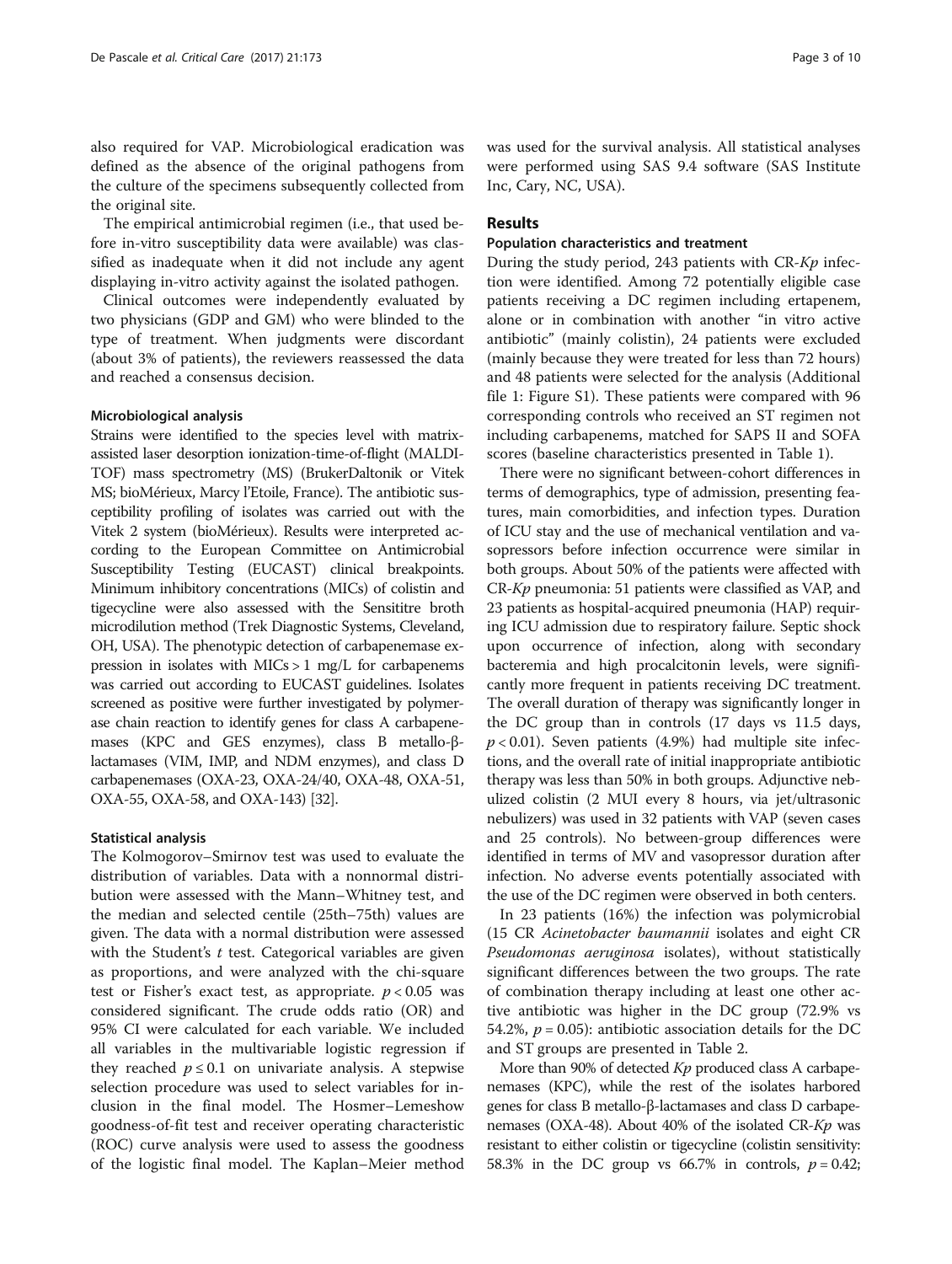# <span id="page-3-0"></span>Table 1 Demographic and clinical characteristics of the 144 patients with KPC Kp invasive infection included in the study

| Variable                                                           | Number (%) of patients | $p$ value           |        |
|--------------------------------------------------------------------|------------------------|---------------------|--------|
|                                                                    | DC group $(n = 48)$    | ST group $(n = 96)$ |        |
| Demographics and comorbidities                                     |                        |                     |        |
| Age (years), mean $\pm$ SD                                         | $55.5 \pm 15$          | $61.3 \pm 12$       | 0.06   |
| Males                                                              | 35 (72.9)              | 58 (60.4)           | 0.19   |
| CHF                                                                | 18 (37.5)              | 27 (28.1)           | 0.34   |
| COPD                                                               | 11 (22.9)              | 12 (12.5)           | 0.17   |
| CRF                                                                | 8(16.7)                | 7(7.3)              | 0.15   |
| Diabetes                                                           | 17 (35.4)              | 31 (32.3)           | 0.85   |
| <b>CLD</b>                                                         | 10(20.8)               | 8(8.3)              | 0.06   |
| Neoplasm                                                           | 2(4.2)                 | 12 (12.5)           | 0.21   |
| Immunosuppressive status                                           | 19 (39.6)              | 26 (27.1)           | 0.18   |
| ICU stay before infection (days), median (IQR)                     | $11(4-24)$             | $7(1-22.5)$         | 0.08   |
| Duration of MV before infection (days), median (IQR)               | $6(1.5-15.5)$          | $5(1-14)$           | 0.57   |
| Duration of vasopressors before infection (days), median (IQR)     | $3(1-10)$              | $1.5(0-6)$          | 0.11   |
| Presenting feature                                                 |                        |                     |        |
| Medical admission                                                  | 25 (52.1)              | 59 (61.5)           | 0.37   |
| Surgical admission                                                 | 18 (37.5)              | 30 (31.3)           | 0.28   |
| Trauma admission                                                   | 5(10.4)                | 11(11.5)            | 0.92   |
| SAPS II score, median (IQR)                                        | 44 (36-56)             | 46 (36-57)          | 0.56   |
| SOFA score at infection, median (IQR)                              | $9(7-11)$              | $8(6-10)$           | 0.33   |
| Septic shock on occurrence of infection                            | 36(75)                 | 43 (44.8)           | < 0.01 |
| ARDS on occurrence of infection                                    | 18 (37.5)              | 23 (23.9)           | 0.13   |
| CRRT on occurrence of infection                                    | 20 (41.7)              | 26 (27.1)           | 0.13   |
| PCT on occurrence of infection (ng/ml), median (interval)          | $6.1$ $(3.2 - 50.4)$   | $3.1(0.8 - 5.9)$    | < 0.01 |
| Type of infection                                                  |                        |                     |        |
| Pneumonia                                                          | 25(52.1)               | 49 (51)             | 0.95   |
| IAI                                                                | 9(18.7)                | 10 (10.4)           | 0.19   |
| SSTI                                                               | 1(2.1)                 | 11(11.5)            | 0.06   |
| UTI                                                                | 3(6.2)                 | 9(9.3)              | 0.75   |
| CVC BSI                                                            | 8(16.7)                | 10(10.4)            | 0.42   |
| Primary BSI                                                        | 6(12.5)                | 10(10.4)            | 0.92   |
| Secondary BSI                                                      | 23 (47.9)              | 26 (27.1)           | 0.02   |
| Multiple site infection                                            | 4(8.2)                 | 3(3.1)              | 0.54   |
| Therapeutic aspects                                                |                        |                     |        |
| <b>IIAT</b>                                                        | 13 (27.1)              | 40 (41.7)           | 0.16   |
| Overall duration of treatment (days), median (interval)            | $17(11.5-25.5)$        | $11.5(7.5-15.5)$    | < 0.01 |
| Clinical and microbiological outcome                               |                        |                     |        |
| 28-day mortality                                                   | 14 (29.2)              | 46 (47.9)           | 0.04   |
| 90-day mortality                                                   | 24 (50)                | 58 (60.4)           | 0.31   |
| Clinical cure                                                      | 30(62.5)               | 47 (48.9)           | 0.17   |
| Microbiological eradication <sup>a</sup>                           | 22(50)                 | 31 (38.3)           | 0.27   |
| Duration of MV after infection (days), median (interval)           | $14(7.5-31)$           | $11.5(7-19)$        | 0.16   |
| Duration of vasopressors after infection (days), median (interval) | $10.5(3.5-27.5)$       | $8(4.5-12)$         | 0.19   |

Data presented as N (%), unless otherwise indicated. Bold data are significant

IQR interquartile range, KPC Klebsiella pneumoniae carbapenemase, Kp Klebsiella pneumoniae, DC double carbapenem, ST standard treatment, SAPS Simplified Acute Physiology Score, SOFA Sequential Organ Failure Assessment, ICU intensive care unit, MV mechanical ventilation, ARDS acute respiratory distress syndrome, CRRT continuous renal replacement therapy, PCT procalcitonin, CHF chronic heart failure, COPD chronic obstructive pulmonary disease, CRF chronic renal failure, CLD chronic liver disease, IAI intra-abdominal infection, SSTI skin and soft tissue infection, UTI urinary tract infection, CVC central vascular catheter, BSI bloodstream infection, IIAT initial inappropriate antimicrobial therapy

<sup>a</sup>Microbiological outcome was analyzed in 125 patients: 44 patients (DC group) and 81 patients (ST group)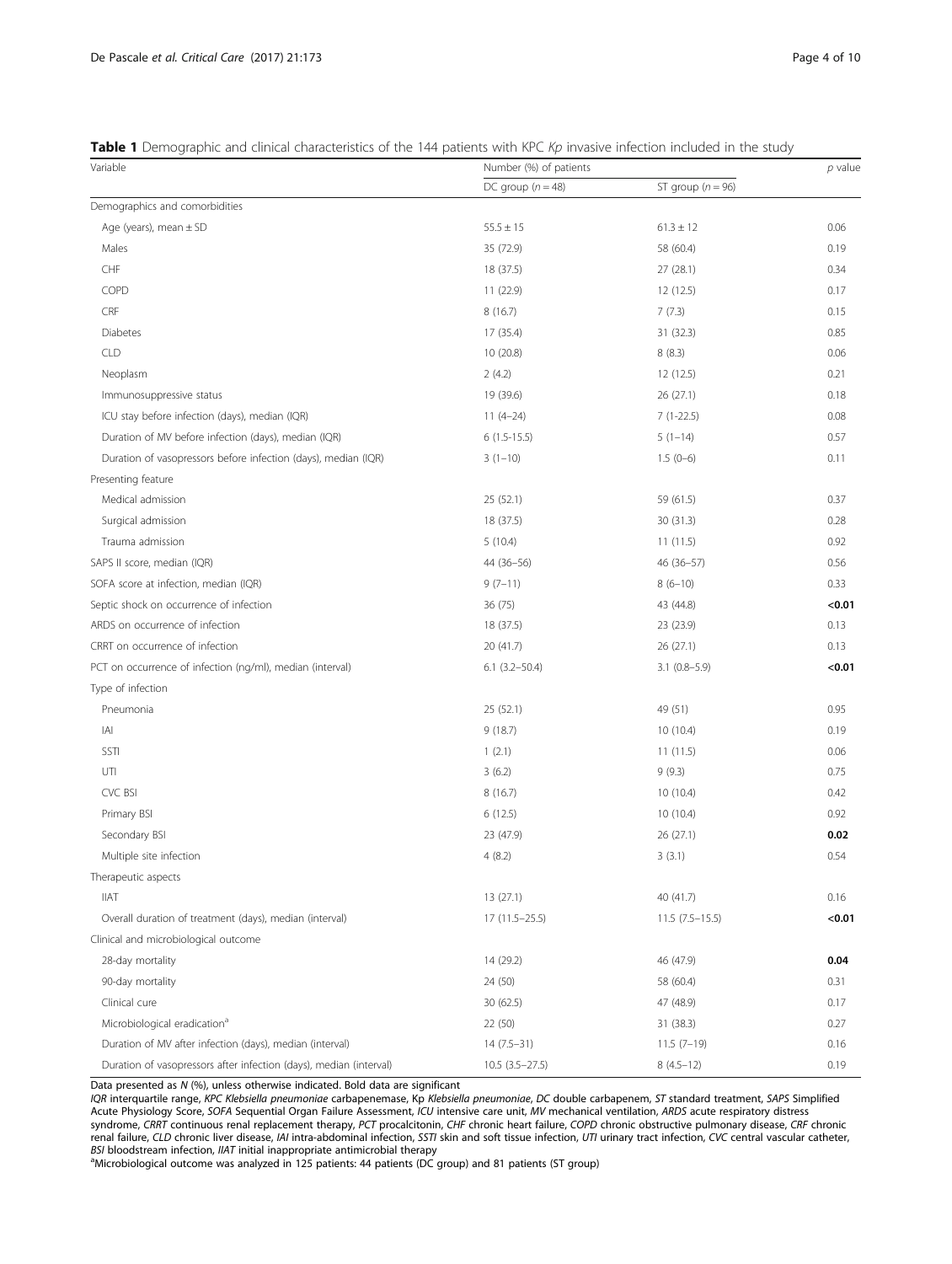| Variable                                        | Number (%) of patients |                       | p value |
|-------------------------------------------------|------------------------|-----------------------|---------|
|                                                 | DC group $(n = 48)$    | ST group ( $n = 96$ ) |         |
| Polymicrobial infection                         | 6(12.5)                | 17(17.7)              | 0.57    |
| CR Acinetobacter baumannii                      | 3(6.25)                | 12(12.5)              | 0.4     |
| CR Pseudomonas aeruginosa                       | 3(6.25)                | 5(5.2)                | 0.89    |
| Combined targeted therapy                       | 35 (72.9)              | 52 (54.2)             | 0.05    |
| $DC + colistin$                                 | 19 (39.6)              | -                     |         |
| $DC + q$ entamicin                              | 8(16.9)                |                       |         |
| DC + tigecycline                                | 3(6.25)                |                       |         |
| DC + colistin + tigecycline                     | 2(4.2)                 |                       |         |
| $DC + colistin + gentamicin$                    | 3(6.25)                |                       |         |
| Colistin + tigecycline                          |                        | 22 (22.9)             |         |
| Colistin + gentamicin                           |                        | 13(13.5)              |         |
| Gentamicin + tigecycline                        |                        | 10(10.4)              |         |
| Colistin + tigecycline + gentamicin             |                        | 7(7.3)                |         |
| Extensively drug-resistant strains <sup>a</sup> | 32 (66.7)              | 31(32.3)              | < 0.01  |
| Colistin MIC $\leq$ 2 $\mu$ g/ml                | 28 (58.3)              | 64 (66.7)             | 0.42    |
| Gentamicin MIC $\leq$ 2 µg/ml                   | 15(31.3)               | 72 (75)               | < 0.01  |
| Tigecycline MIC $\leq$ 1 µg/ml <sup>b</sup>     | 16(47.1)               | 58 (60.4)             | 0.27    |
| Suboptimal MIC values <sup>c</sup>              | 10 (20.8)              | 14 (14.6)             | 0.5     |

<span id="page-4-0"></span>Table 2 Therapeutic and microbiological details according to the type of treatment

Bold data are significant

DC double carbapenem, ST standard treatment, CR carbapenem resistant, MIC minimal inhibitory concentration

<sup>a</sup>Strains resistant to at least one agent in all but two or fewer usually active antimicrobial categories

<sup>b</sup>MIC values were available in 130 patients: 34 pts (DC group) and 96 patients (ST group)

<sup>c</sup>Gentamicin (4 μg/ml), tigecycline (2 μg/ml)

tigecycline: 47.1% in the DC group vs  $60.4\%$  in controls,  $p$  $= 0.27$ ). Gentamicin sensitivity was significantly lower in patients receiving the ST regimen compared with the DC group (75% vs 31.3%,  $p < 0.01$ ). Furthermore, 24 strains (16.7%) showed suboptimal MIC values for at least one rescue antimicrobial molecule (pharmacological and microbiological details presented in Table 2).

# Outcomes and predictors of mortality

Twenty-eight-day mortality was significantly higher in patients receiving ST compared with those who were treated with the DC regimen (47.9% vs 29.2%,  $p = 0.04$ ). Despite a trend toward a better outcome in the DC group, the rates of clinical cure and microbiological eradication did not significantly differ between the groups. Overall, considering the 90-day mortality after infection, 50% of patients in the DC group were alive compared with 39.6% in controls, but despite such a reduction trend the difference was nonsignificant (Table [1](#page-3-0)).

However, stratifying the population according to the pattern of microbiological resistance, we found that clinical cure and microbiological eradication associated with DC were significantly higher in patients infected with CR-Kp resistant to colistin (clinical cure: 13/20 (65%) vs 10/32  $(31.3\%)$ ,  $p = 0.03$ ; microbiological eradication: 11/19 (57.9%) vs  $7/27$  (25.9%),  $p = 0.04$ ). Clinical cure was also higher for strains resistant to both gentamicin and colistin (clinical cure:  $6/12$  (50%) vs 0/6 (0),  $p = 0.05$ ; microbiological eradication:  $6/11$  (54.5%) vs  $0/5$  (0),  $p = 0.09$ ). No significant between-group differences were found in patients with germs resistant to either gentamicin or tigecycline, or to both gentamicin and tigecycline and to both colistin and tigecycline. Five infections were due to pan-resistant strains (three pneumonia and two complicated intra-abdominal infections): these were treated with the DC regimen, with a 40% rate of clinical cure and microbiological eradication (2/ 5) (Fig. [1](#page-5-0)).

On univariate analysis (Table [3](#page-6-0)), deceased numbers of patients had higher SAPS II and SOFA scores compared with survivors. Acute kidney injury requiring CRRT, polymicrobial infections, and inappropriate initial antimicrobial treatment occurred more frequently in patients who died. In multivariable logistic regression analysis, the DC regimen was the sole independent factor associated with 28-day survival, while higher SAPS II and SOFA score were significantly associated with mortality (Table [4\)](#page-7-0). The multivariate Cox-regression model showed 28-day survival to be associated with the DC regimen (OR 0.43, 95% CI 0.23–0.79), and the difference in survival between treatment groups was also found on Kaplan–Meier survival curve analysis (p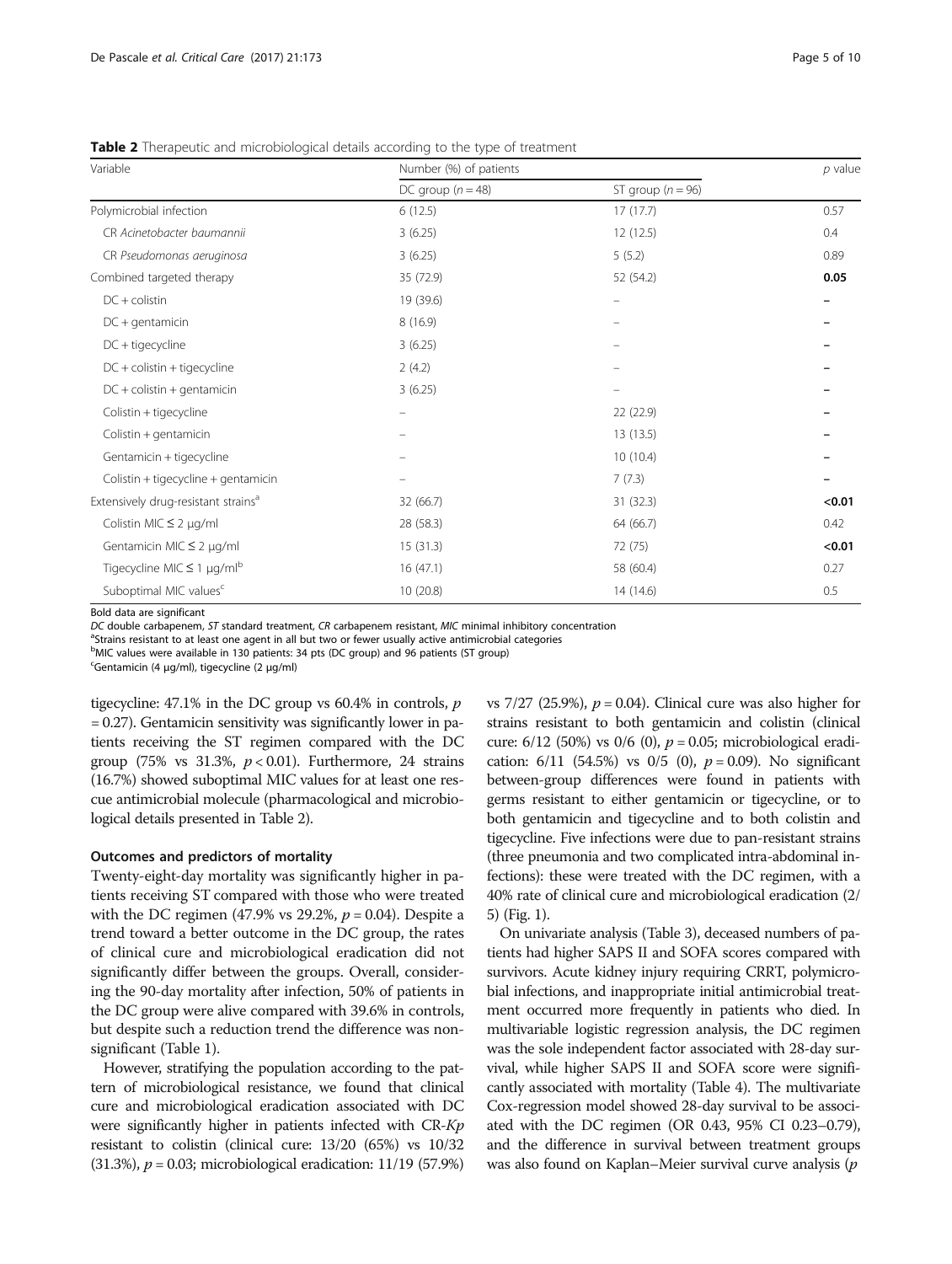<span id="page-5-0"></span>

 $= 0.02$ ). Unfortunately, such survival benefit was not maintained at 90-day mortality ( $p = 0.08$ ) (Fig. [2](#page-7-0)).

# Discussion

In this population of critically ill patients affected with severe invasive infections due to carbapenem-resistant Klebsiella pneumoniae, the use of a DC regimen including ertapenem reduced 28-day mortality. Furthermore, clinical cure and microbiological eradication were more frequent in patients treated with the DC for colistinresistant CR-Kp infections. Our findings support recent data suggesting the clinical efficacy of a DC regimen for the treatment of  $CR$ - $Kp$  infections [[21, 33\]](#page-9-0).

Kp-producing carbapenemases are resistant to all betalactams, and to most aminoglycosides, fluoroquinolones, and sulphonamides [[9\]](#page-8-0). The few remaining options are colistin, tigecycline, fosfomycin, and gentamicin, which usually harbor high MIC values, and share a suboptimal pharmacokinetic profile in terms of distribution at many infection sites [[7](#page-8-0), [13, 34](#page-9-0)]. Nonetheless, the use of gentamicin and colistin is frequently limited due to the risk of

renal toxicity, and experience with the novel beta-lactam/ beta-lactamase inhibitor combinations (e.g., ceftazidime– avibactam) in this setting is exiguous [\[16\]](#page-9-0). The rationale behind the usefulness of a DC regimen is intriguing: ertapenem, binding with high affinity to the active site of  $Kp$ carbapenemase, would be able to prevent the hydrolysis of the coadministered drug (i.e., meropenem, imipenem, or doripenem), which may preserve its bactericidal activity against the infecting isolate [[35\]](#page-9-0). Indeed, carbapenemase consumption by ertapenem means that a high concentration of the associated drug can be active in the infection site, where a lower amount of carbapenemases will be available to degrade the administered antibiotic.

The preliminary observation of DC efficacy by Bulik and Nicolau in 2011 [[18](#page-9-0)] was confirmed by clinical experiences documenting the efficacy of the DC regimen, including ertapenem plus meropenem or doripenem, in patients treated for CR-Kp infections [[19](#page-9-0)–[21, 33](#page-9-0), [36, 37\]](#page-9-0). Recently a large series by Souli et al. [[19](#page-9-0)] reported encouraging data on the use of a DC regimen as the exclusive therapy for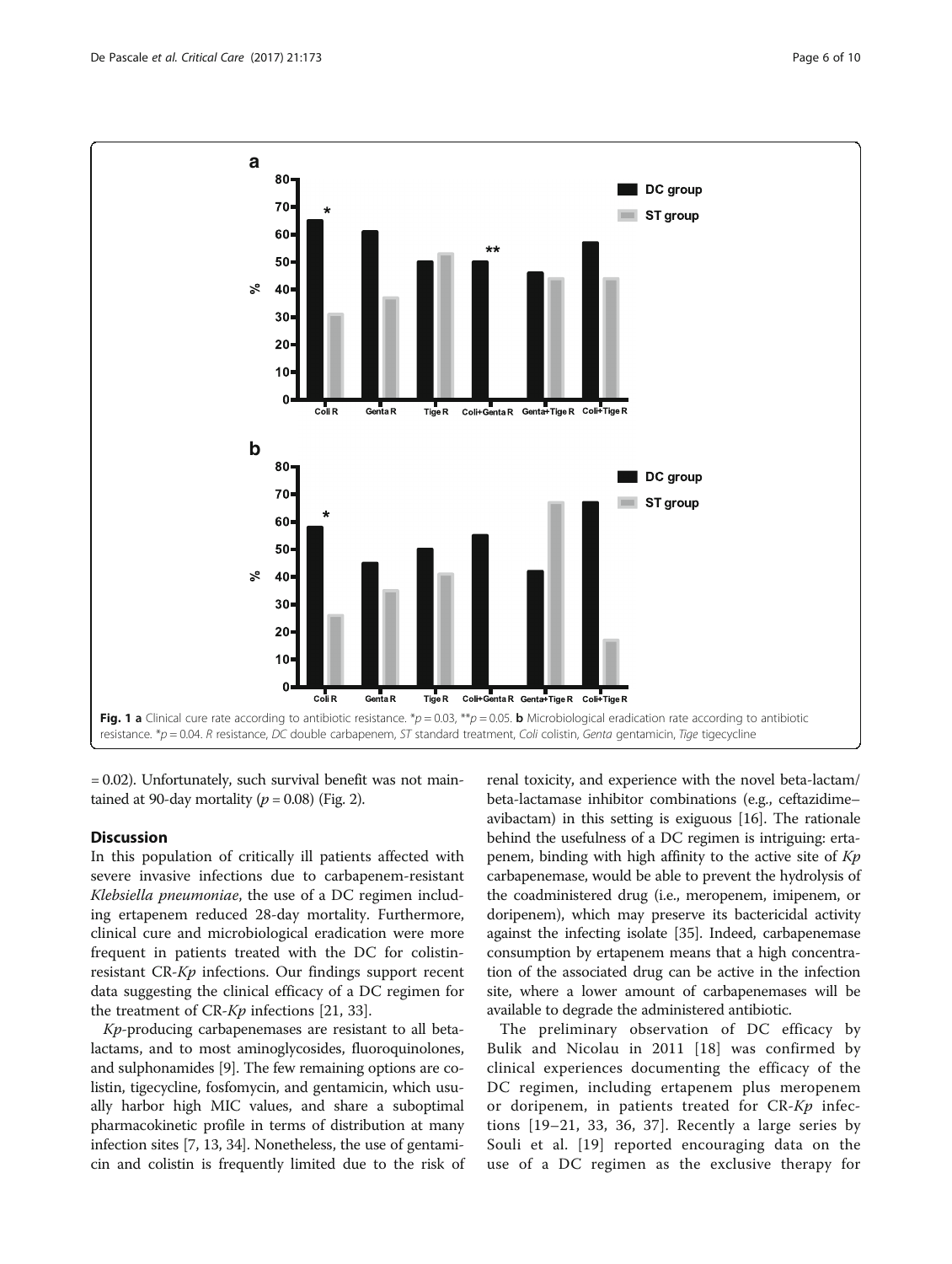<span id="page-6-0"></span>Table 3 Univariate analysis of factors associated with 28-day mortality

| Variable                                                       | Number (%) of patients |                     | Univariate analysis |                       |
|----------------------------------------------------------------|------------------------|---------------------|---------------------|-----------------------|
|                                                                | Alive $(n = 84)$       | Deceased $(n = 60)$ | $p$ value           | OR (95% CI)           |
| Demographics and comorbidities                                 |                        |                     |                     |                       |
| Age (years)                                                    | $57.7 \pm 15$          | $61.7 \pm 10$       | 0.08                | 1.02 (0.99-1.05)      |
| Males                                                          | 58 (69.1)              | 35 (58.3)           | 0.19                | $0.63(0.31-1.25)$     |
| CHF                                                            | 24 (28.6)              | 21 (35)             | 0.41                | $1.34(0.66 - 2.74)$   |
| COPD                                                           | 14(16.7)               | 9(15)               | 0.79                | $0.88(0.35 - 2.2)$    |
| CRF                                                            | 8(9.5)                 | 7(11.7)             | 0.68                | $1.25(0.43 - 3.67)$   |
| <b>Diabetes</b>                                                | 25 (29.8)              | 23 (38.3)           | 0.28                | $1.47(0.73 - 2.95)$   |
| <b>CLD</b>                                                     | 8(9.5)                 | 10(16.7)            | 0.21                | $1.9(0.7 - 5.14)$     |
| Neoplasm                                                       | 7(8.3)                 | 7(11.7)             | 0.51                | 1.48 (0.48-4.38)      |
| Immunosuppressive status                                       | 27 (32.1)              | 18 (30)             | 0.78                | $0.9(0.44 - 1.85)$    |
| ICU stay before infection (days), median (IQR)                 | $8.5(1-21)$            | $8(1-23)$           | 0.69                | $1(0.98 - 1.01)$      |
| Duration of MV before infection (days), median (IQR)           | $6(1-13.5)$            | $5.5(0.5-15)$       | 0.79                | $1.01(0.98 - 1.03)$   |
| Duration of vasopressors before infection (days), median (IQR) | $2(0-7.5)$             | $2(0-7)$            | 0.68                | $0.99(0.97 - 1.02)$   |
| Presenting features, type of infection, and therapy            |                        |                     |                     |                       |
| Medical admission                                              | 45 (53.6)              | 39 (65)             | 0.17                | $1.61(0.81 - 3.18)$   |
| Surgical admission                                             | 29 (34.5)              | 15 (25)             | 0.22                | $0.63(0.3-1.32)$      |
| Trauma admission                                               | 10(11.9)               | 6(10)               | 0.72                | $0.82$ $(0.28 - 2.4)$ |
| SAPS II score, median (IQR)                                    | 39 (34–50)             | $55(45.5-63)$       | < 0.01              | 1.07 (1.04-1.08)      |
| SOFA score on occurrence of infection, median (IQR)            | $8(5-9)$               | $9(8-11)$           | < 0.01              | $1.36(1.17-1.57)$     |
| SS on occurrence of infection                                  | 42 (50)                | 37 (61.7)           | 0.17                | $1.6(0.82 - 3.16)$    |
| ARDS on occurrence of infection                                | 21(25)                 | 20 (33.3)           | 0.28                | $1.5(0.72 - 3.11)$    |
| CRRT on occurrence of infection                                | 22 (26.2)              | 24 (40)             | 0.08                | 1.88 (0.92-3.82)      |
| PCT on occurrence of infection (ng/ml), median (interval)      | $3.4(0.71 - 7.5)$      | $4.3$ $(2.3-8.6)$   | 0.43                | $1(0.99 - 1.01)$      |
| Type of infection and therapy                                  |                        |                     |                     |                       |
| Pneumonia                                                      | 41 (48.8)              | 33 (55)             | 0.46                | $1.28(0.66 - 2.49)$   |
| <b>IAI</b>                                                     | 14(16.7)               | 5(8.3)              | 0.15                | $0.45(0.15-1.34)$     |
| SSTI                                                           | 8(9.5)                 | 4(6.7)              | 0.55                | $0.67(0.19 - 2.37)$   |
| UTI                                                            | 6(7.1)                 | 6(10)               | 0.54                | $1.44(0.44 - 4.72)$   |
| CVC BSI                                                        | 11(13.1)               | 7(11.7)             | 0.8                 | $0.88(0.32 - 2.41)$   |
| Primary BSI                                                    | 9(10.7)                | 7(11.7)             | 0.86                | $1.1(0.39 - 3.14)$    |
| Secondary BSI                                                  | 30 (35.7)              | 19 (31.7)           | 0.61                | $0.83(0.41-1.69)$     |
| Polymicrobial infection                                        | 8(9.5)                 | 15(25)              | 0.01                | 3.17 (1.25-8.06)      |
| Double carbapenem therapy                                      | 34 (40.5)              | 14(23.3)            | 0.03                | $0.45(0.21 - 0.94)$   |
| <b>IIAT</b>                                                    | 26 (30.9)              | 27(45)              | 0.08                | $1.82(0.92 - 3.63)$   |
| Combination targeted therapy                                   | 48 (57.1)              | 39 (65)             | 0.34                | $1.39(0.7 - 2.76)$    |
| Duration of active treatment (days), median (IQR)              | $14(8-18.5)$           | $10(8-14.5)$        | 0.13                | $0.96(0.93 - 1.01)$   |

Data presented as N (%), unless otherwise indicated. Bold data are significant

OR odds ratio, IQR interquartile range, SAPS Simplified Acute Physiology Score, SOFA Sequential Organ Failure Assessment, ICU intensive care unit, MV mechanical ventilation, SS septic shock, ARDS acute respiratory distress syndrome, CRRT continuous renal replacement therapy, PCT procalcitonin, CHF chronic heart failure, COPD chronic obstructive pulmonary disease, CRF chronic renal failure, CLD chronic liver disease, IAI intra-abdominal infection, SSTI skin and soft tissue infection, UTI urinary tract infection, CVC central vascular catheter, BSI bloodstream infection, IIAT initial inappropriate antimicrobial therapy

extensively or pan-drug-resistant CR-Kp, further summarizing the actual clinical evidence in the field. In their cohort, a relevant clinical success was reached (77.8%), and also in the pan-resistant group

the clinical and microbiological success was comparable (78.5%). In their review of the literature, a trend toward DC efficacy was highlighted, although there were some discrepancies among series.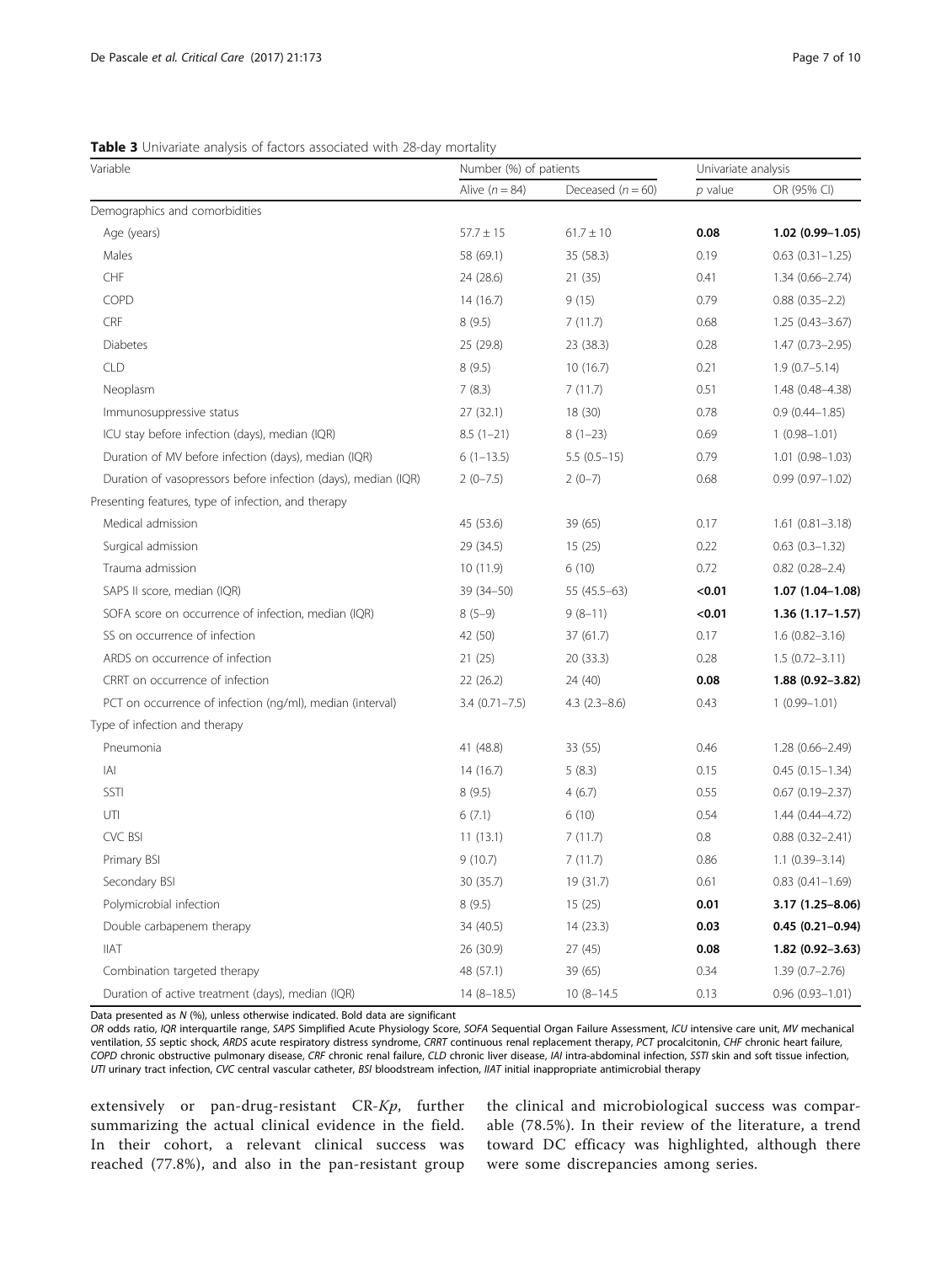<span id="page-7-0"></span>Table 4 Multivariable logistic regression analysis of factors associated with 28-day mortality

| Variable                    | p value     | OR (95% CI)         |
|-----------------------------|-------------|---------------------|
| SAPS II score               | < 0.01      | $1.08(1.04 - 1.23)$ |
| SOFA score                  | $\leq 0.01$ | $1.36(1.33 - 1.63)$ |
| Double carbapenem treatment | 0.02        | $0.33(0.13 - 0.87)$ |

We included all variables in the multivariable logistic regression if they reached  $p < 0.1$  on univariate analysis. A stepwise selection procedure was used to select variables for inclusion in the final model

ROC curve analysis was used to assess the goodness of the final logistic regression model (AUC  $\pm$  SE = 0.85  $\pm$  0.034 with 95% CI 0.78-0.91; chi-square statistics  $p < 0.001$ )

AUC area under the curve, OR odds ratio, ROC receiver operating characteristic, SAPS Simplified Acute Physiology Score, SOFA Sequential Organ Failure Assessment, SE standard error

In our study, we aimed at enhancing such evidence by comparing a larger cohort of DC-treated patients with a matched cohort of similar patients.

Given residual antimicrobial susceptibility, more than half of our patients receiving DC (35 [72.9%]) were treated with another active drug, mainly colistin. This approach is reasonable, and recent data suggest that the coadministration of colistin may increase the in-vivo and in-vitro activity of DC, and should be preferred in critically ill patients where an early clinical response is warranted [\[33](#page-9-0), [38](#page-9-0)]. Similarly, in line with expert opinion, 52 of 96 controls were managed with a combined targeted



therapy [[39](#page-9-0)–[41\]](#page-9-0). A carbapenem-sparing regimen has been proposed by Sbrana et al. [[39\]](#page-9-0), observing that the administration of tigecycline plus gentamicin or colistin was effective for the treatment of 24 CR-Kp infections in trauma patients, with a 14% mortality rate, further suggesting the usefulness of this approach when tigecycline is administered at a higher than standard dose (i.e., 50 mg every 12 hours after a 100 mg loading dose) [\[42](#page-9-0)]. On the other hand, recent data advocate the efficacy of combining high dosages of meropenem with colistin or tigecycline for the treatment of Acinetobacter infections [[41\]](#page-9-0). These antibiotic associations have been seen to reduce mortality in patients with life-threatening infections due to extensively drug-resistant Acinetobacter and Klebsiella, but the benefits of meropenem can be expected only in the presence of MIC values close to susceptibility breakpoints. This kind of effect did not seem to have influenced the outcome of our cohort treated with DC because all of the strains were resistant to meropenem. In any event, we also have to address the idea of limiting the use of colistin in settings where KPC infections are frequent, given the alarming increase of colistin resistance in high-endemicity areas [[43](#page-9-0), [44](#page-9-0)].

Of note, we found a longer duration of antibiotic therapy in the DC group: such a result may be interpreted in light of the clinical profile of the DC group, in which patients, despite a higher percentage of septic shock, bacteremia rate, and PCT levels, showed higher survival together with a longer period of ICU support.

Moreover, the discrepancy in the effect of DC therapy between 28-day and 90-day mortality may be explained by the higher clinical impact of the septic episode on the short-term outcomes, along with the role of potential unmeasured confounders that may have influenced the 90-day mortality.

Our study has several limitations. First, although both centers adopted an electronic medical record, due to the observational nature we cannot exclude that unmeasured confounders may have influenced the strong association between DC use and improved survival. Second, synergistic assays for confirming DC in-vitro efficacy were not done routinely, although  $CR$ - $Kp$  strains were studied according to genetic testing. Third, we did not check plasmatic carbapenem concentrations, so we can only assume that by optimizing dosages and administration modalities we achieved bactericidal meropenem levels at the infection site. Fourth, due to the use of the Vitek system, we cannot exclude that a small proportion of strains could display meropenem MIC values closer to the susceptibility breakpoint. Finally, we did not use either fosfomycin or ceftazidime–avibactam [[45\]](#page-9-0) because both molecules were not available at our centers during the observation period.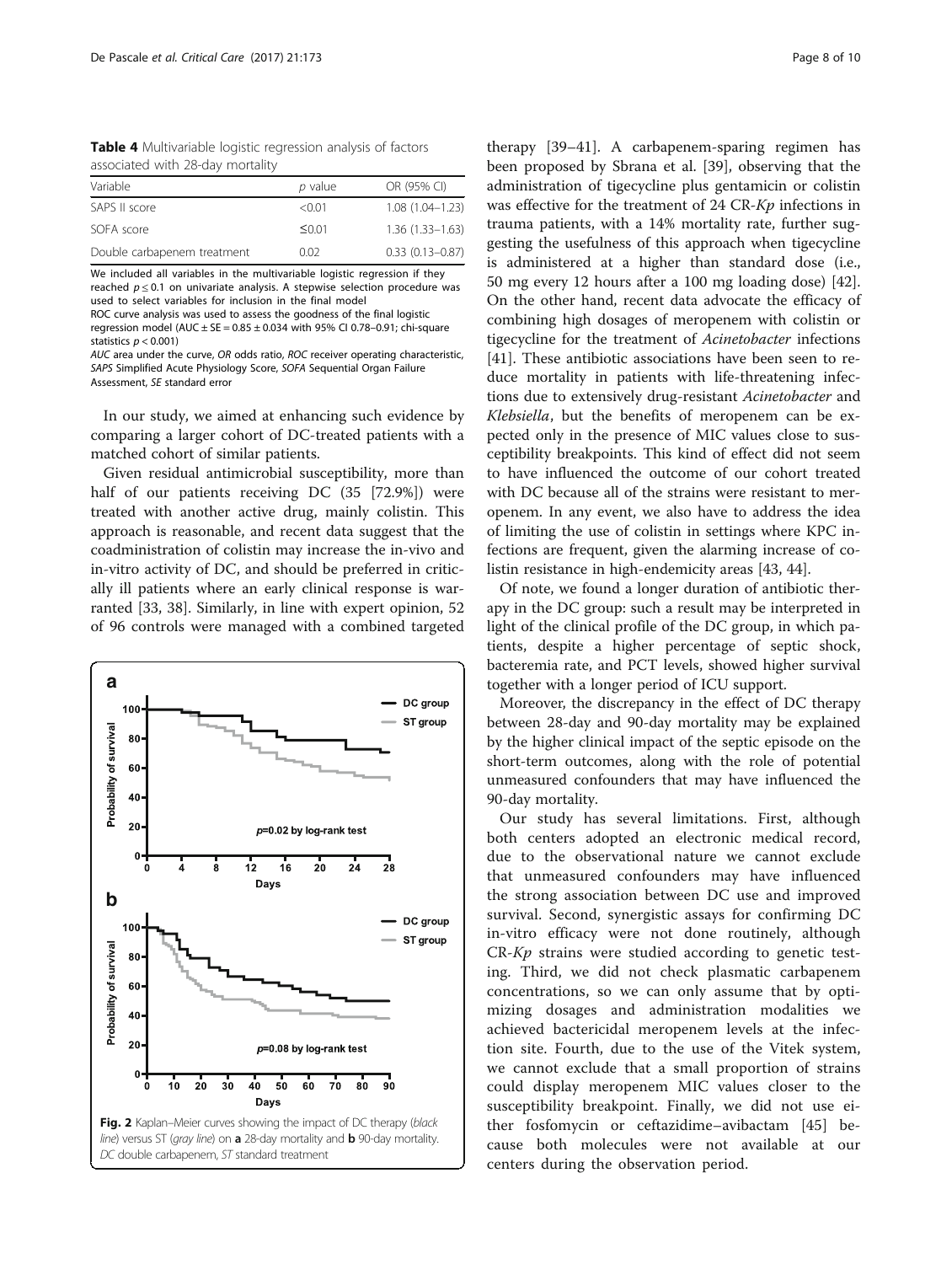<span id="page-8-0"></span>Nonetheless, this is the largest observational study in critically ill patients in whom the use of DC was evaluated, and the first investigation in which such a strategy is compared with other rescue treatments (i.e., colistin, tigecycline, gentamicin), after matching for severity of the disease.

# Conclusion

In the daily challenge of managing critically ill patients with  $CR$ - $Kp$  infections, therapeutic options are limited. This observational analysis shows that the association of ertapenem plus meropenem provides a survival benefit, particularly when colistin cannot be used. Larger prospective studies are needed to confirm these findings, and to define the role of this unconventional strategy.

# Additional files

[Additional file 1:](dx.doi.org/10.1186/s13054-017-1769-z) Figure S1 showing a flow chart of the study inclusion process. CR-Kp carbapenem-resistant Klebsiella pneumoniae, DC double carbapenem, ST standard treatment. (PDF 92.6 kb)

#### **Abbreviations**

ARDS: Acute respiratory distress syndrome; BSI: Bloodstream infection; CR-Kp: Carbapenem-resistant Klebsiella pneumoniae; CRRT: Continuous renal replacement therapy; DC: Double carbapenem; EUCAST: European Committee on Antimicrobial Susceptibility Testing; HAP: Hospital-acquired pneumonia; IAI: Intraabdominal infection; ICU: Intensive care unit; MALDITOF: Matrix-assisted laser desorption ionization-time-of-flight; MIC: Minimum inhibitory concentration; MS: Mass spectrometry; OR: Odds ratio; ROC: Receiver operating characteristic; SAPS: Simplified Acute Physiology Score; SOFA: Sequential Organ Failure Assessment; SS: Septic shock; SSTI: Skin and soft tissue infection; ST: Standard treatment; TDM: Therapeutic drug monitoring; UTI: Urinary tract infection; VAP: Ventilator-associated pneumonia

#### Acknowledgements

The authors are indebted to Warren Blumberg, science editor at ISMETT, for his help in revising the manuscript.

#### Funding

The study did not receive any funding.

#### Availability of data and materials

The datasets used and/or analyzed during the current study are available from the corresponding author on reasonable request.

#### Authors' contributions

GDP and GM had full access to all data in the study and take responsibility for the integrity and the accuracy of the data analysis; they contributed equally to the manuscript. GDP, MA, GM, and AA conceived the study, participated in study design and coordination, and helped to draft the manuscript. LM and GDP were in charge of the statistical analysis, participated in analysis and interpretation of data, helped to draft the manuscript, and critically revised the manuscript for important intellectual content. GM, MSV, SLC, and VDG collected data for the study and participated in statistical analysis. GP, DDC, RDS, GC, PP, LM, and TS participated in the conception, design, and development of the database, helped in analysis and interpretation of data, helped draft the manuscript, and critically revised the manuscript for important intellectual content. All authors read and approved the final manuscript.

#### Ethics approval and consent to participate

The study was approved by the local ethics committees (approval numbers: Comitato Etico UCSC 14669/15; Comitato Etico Palermo 2 n° 359/2015). Because of its observational, noninterventional design, informed consent was waived.

#### Consent for publication

Not applicable.

#### Competing interests

The authors declare that they have no competing interests.

# Publisher's Note

Springer Nature remains neutral with regard to jurisdictional claims in published maps and institutional affiliations.

## Author details

<sup>1</sup>Department of Anesthesiology and Intensive Care, Università Cattolica del Sacro Cuore, Fondazione Policlinico Agostino Gemelli, Rome, Italy. 2 Department of Anesthesia and Intensive Care, IRCCS-ISMETT (Istituto Mediterraneo per i Trapianti e Terapie ad alta specializzazione), Palermo, Italy. <sup>3</sup> Department of Laboratory Medicine and Advanced Biotechnologies, IRCCS-ISMETT (Istituto Mediterraneo per i Trapianti e Terapie ad alta specializzazione), Palermo, Italy. <sup>4</sup>Clinical Pharmacy, IRCCS-ISMETT (Istitutc Mediterraneo per i Trapianti e Terapie ad alta specializzazione), Palermo, Italy. 5 Institute of Microbiology, Università Cattolica del Sacro Cuore, Fondazione Policlinico Agostino Gemelli, Rome, Italy. <sup>6</sup>Fondazione Policlinico A. Gemelli Università Cattolica del Sacro Cuore, Largo A. Gemelli 8, 00168 Rome, Italy.

# Received: 6 April 2017 Accepted: 20 June 2017 Published online: 05 July 2017

#### References

- Tumbarello M, Trecarichi EM, Tumietto F, Del Bono V, De Rosa FG, Bassetti M, Losito AR, Tedeschi S, Saffioti C, Corcione S, et al. Predictive models for identification of hospitalized patients harboring KPC-producing Klebsiella pneumoniae. Antimicrob Agents Chemother. 2014;58(6):3514–20.
- 2. Baraniak A, Izdebski R, Fiett J, Herda M, Derde LP, Bonten MJ, Adler A, Carmeli Y, Goossens H, Hryniewicz W, et al. KPC-Like Carbapenemaseproducing enterobacteriaceae colonizing patients in Europe and Israel. Antimicrob Agents Chemother. 2015;60(3):1912–7.
- 3. Albiger B, Glasner C, Struelens MJ, Grundmann H, Monnet DL. Carbapenemaseproducing Enterobacteriaceae in Europe: assessment by national experts from 38 countries, May 2015. Euro Surveill. 2015;20(45):1-18. doi:[10.2807/1560-7917.ES.](http://dx.doi.org/10.2807/1560-7917.ES.2015.20.45.30062) [2015.20.45.30062.](http://dx.doi.org/10.2807/1560-7917.ES.2015.20.45.30062)
- 4. Dautzenberg MJ, Wekesa AN, Gniadkowski M, Antoniadou A, Giamarellou H, Petrikkos GL, Skiada A, Brun-Buisson C, Bonten MJ, Derde LP. The association between colonization with carbapenemaseproducing enterobacteriaceae and overall ICU mortality: an observational cohort study. Crit Care Med. 2015;43(6):1170–7.
- 5. Gutierrez-Gutierrez B, Salamanca E, de Cueto M, Hsueh PR, Viale P, Pano-Pardo JR, Venditti M, Tumbarello M, Daikos G, Pintado V, et al. A predictive model of mortality in patients with bloodstream infections due to carbapenemase-producing enterobacteriaceae. Mayo Clin Proc. 2016;91(10):1362–71.
- 6. Karaiskos I, Giamarellou H. Multidrug-resistant and extensively drug-resistant Gram-negative pathogens: current and emerging therapeutic approaches. Expert Opin Pharmacother. 2014;15(10):1351–70.
- 7. Poulakou G, Matthaiou DK, Bassetti M, Erdem H, Dimopoulos G, Curcio DJ, Carlet J, Lipman J, Timsit JF, Giamarellou H et al. "Salvage treatment" for infections by extensively- and pan-drug-resistant pathogens is common and often sub-optimal. Intensive Care Med. 2017. doi:[10.1007/s00134-017-4796](http://dx.doi.org/10.1007/s00134-017-4796-y) [y.](http://dx.doi.org/10.1007/s00134-017-4796-y). [Epub ahead of print]
- 8. Decker B, Masur H. Bad bugs, no drugs: are we part of the problem, or leaders in developing solutions? Crit Care Med. 2015;43(6):1153–5.
- Bassetti M, De Waele JJ, Eggimann P, Garnacho-Montero J, Kahlmeter G, Menichetti F, Nicolau DP, Paiva JA, Tumbarello M, Welte T, et al. Preventive and therapeutic strategies in critically ill patients with highly resistant bacteria. Intensive Care Med. 2015;41(5):776–95.
- 10. Munoz-Price LS, Rosa R, Castro JG, Laowansiri P, Latibeaudiere R, Namias N, Tarima S. Evaluating the impact of antibiotic exposures as time-dependent variables on the acquisition of carbapenem-resistant Acinetobacter baumannii. Crit Care Med. 2016;44(10):e949–56.
- 11. Tumbarello M, Trecarichi EM, De Rosa FG, Giannella M, Giacobbe DR, Bassetti M, Losito AR, Bartoletti M, Del Bono V, Corcione S, et al. Infections caused by KPC-producing Klebsiella pneumoniae: differences